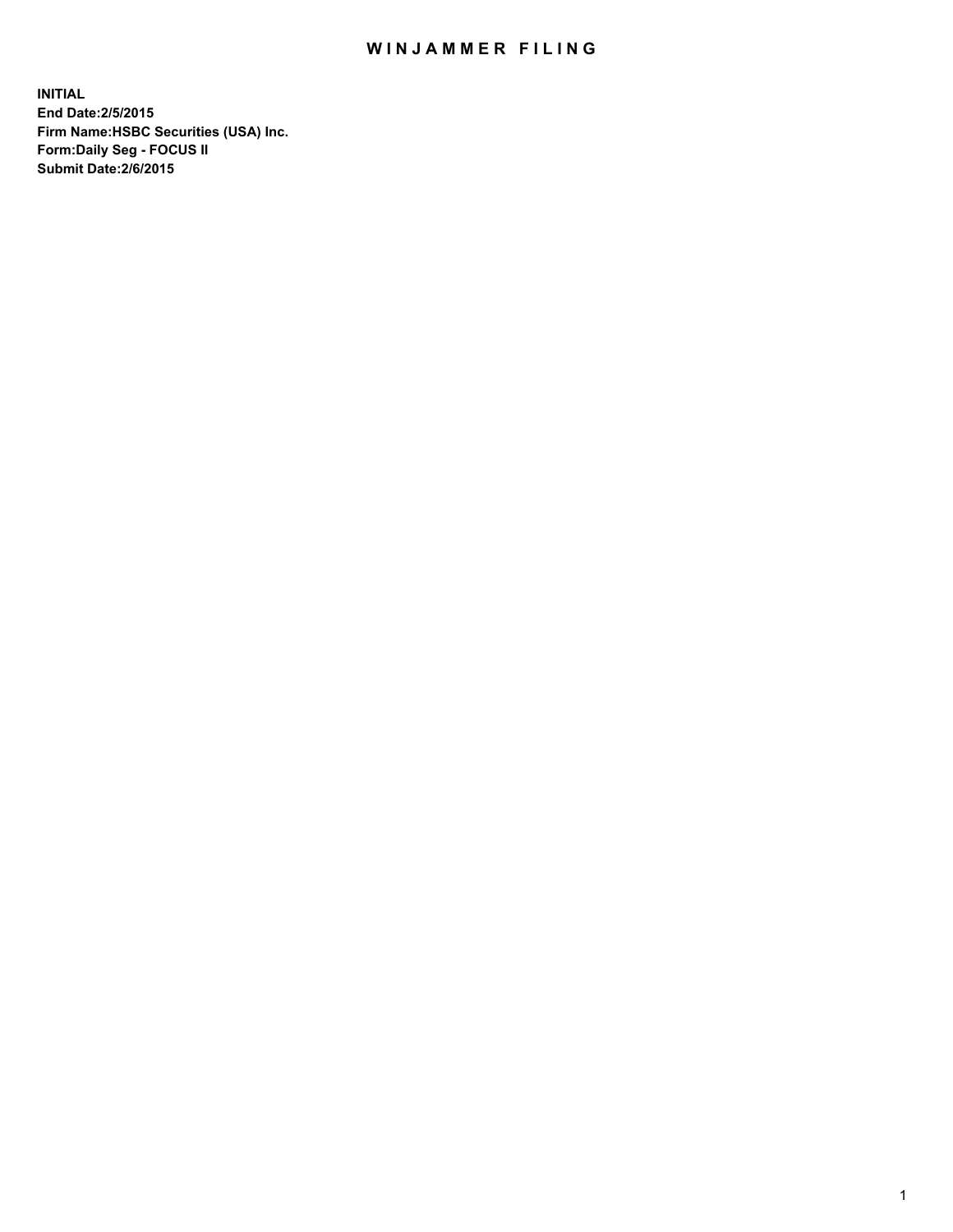## **INITIAL End Date:2/5/2015 Firm Name:HSBC Securities (USA) Inc. Form:Daily Seg - FOCUS II Submit Date:2/6/2015 Daily Segregation - Cover Page**

| Name of Company<br><b>Contact Name</b><br><b>Contact Phone Number</b><br><b>Contact Email Address</b>                                                                                                                                                                                                                         | <b>HSBC Securities (USA) Inc.</b><br><b>Steven Richardson</b><br>212-525-6445<br>steven.richardson@us.hsbc.com |
|-------------------------------------------------------------------------------------------------------------------------------------------------------------------------------------------------------------------------------------------------------------------------------------------------------------------------------|----------------------------------------------------------------------------------------------------------------|
| FCM's Customer Segregated Funds Residual Interest Target (choose one):<br>a. Minimum dollar amount: ; or<br>b. Minimum percentage of customer segregated funds required:% ; or<br>c. Dollar amount range between: and; or<br>d. Percentage range of customer segregated funds required between: % and %.                      | 50,000,000<br>00<br>0 <sub>0</sub>                                                                             |
| FCM's Customer Secured Amount Funds Residual Interest Target (choose one):<br>a. Minimum dollar amount: ; or<br>b. Minimum percentage of customer secured funds required:%; or<br>c. Dollar amount range between: and; or<br>d. Percentage range of customer secured funds required between:% and%.                           | 10,000,000<br>0 <sub>0</sub><br>0 <sub>0</sub>                                                                 |
| FCM's Cleared Swaps Customer Collateral Residual Interest Target (choose one):<br>a. Minimum dollar amount: ; or<br>b. Minimum percentage of cleared swaps customer collateral required:%; or<br>c. Dollar amount range between: and; or<br>d. Percentage range of cleared swaps customer collateral required between:% and%. | 30,000,000<br>0 <sub>0</sub><br>00                                                                             |

Attach supporting documents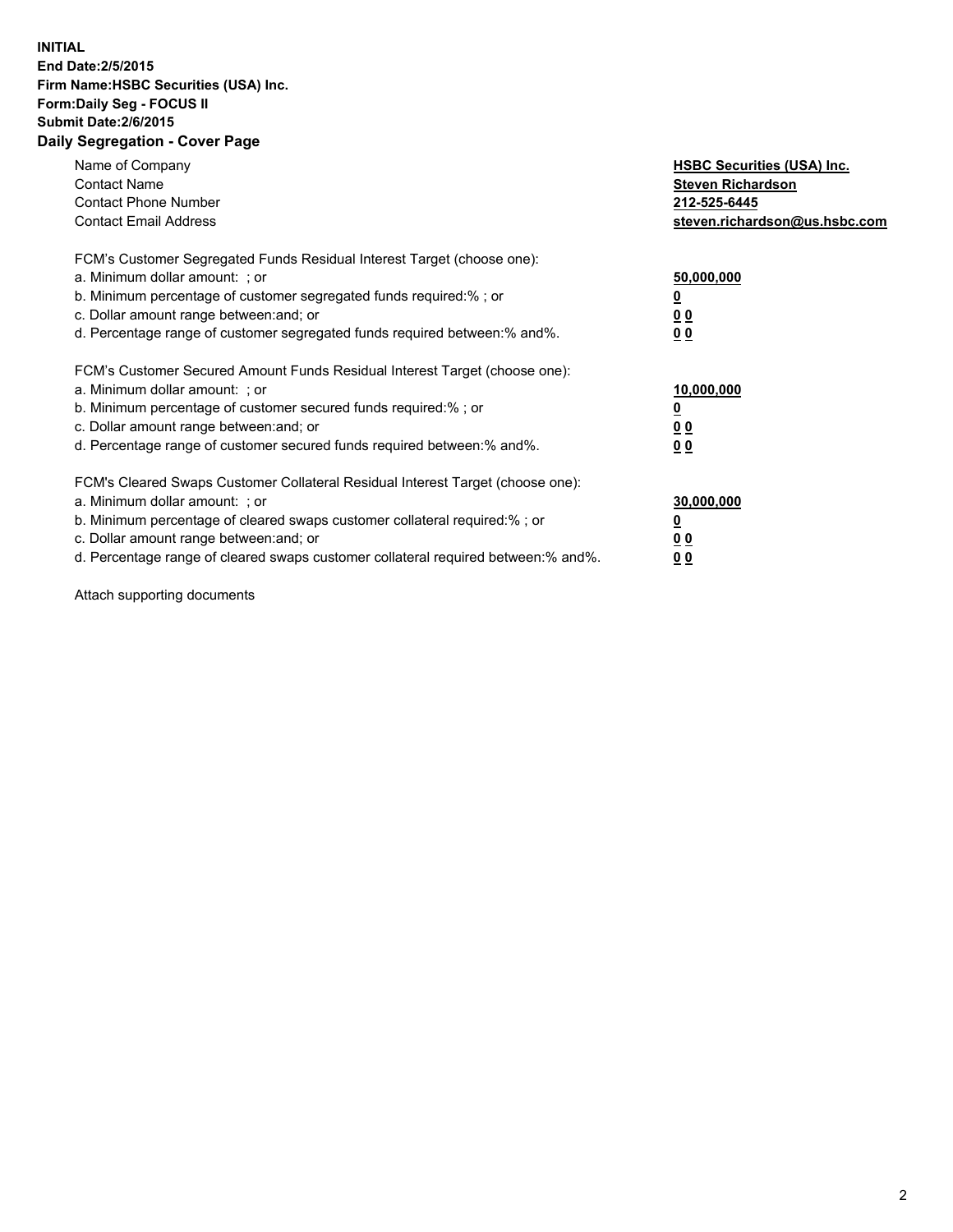**INITIAL End Date:2/5/2015 Firm Name:HSBC Securities (USA) Inc. Form:Daily Seg - FOCUS II Submit Date:2/6/2015 Daily Segregation - Secured Amounts** Foreign Futures and Foreign Options Secured Amounts Amount required to be set aside pursuant to law, rule or regulation of a foreign government or a rule of a self-regulatory organization authorized thereunder **0** [7305] 1. Net ledger balance - Foreign Futures and Foreign Option Trading - All Customers A. Cash **78,347,010** [7315] B. Securities (at market) **34,003,821** [7317] 2. Net unrealized profit (loss) in open futures contracts traded on a foreign board of trade **48,495,749** [7325] 3. Exchange traded options a. Market value of open option contracts purchased on a foreign board of trade **0** [7335] b. Market value of open contracts granted (sold) on a foreign board of trade **0** [7337] 4. Net equity (deficit) (add lines 1. 2. and 3.) **160,846,580** [7345] 5. Account liquidating to a deficit and account with a debit balances - gross amount **828,276** [7351] Less: amount offset by customer owned securities **-818,510** [7352] **9,766** [7354] 6. Amount required to be set aside as the secured amount - Net Liquidating Equity Method (add lines 4 and 5) **160,856,346** [7355] 7. Greater of amount required to be set aside pursuant to foreign jurisdiction (above) or line 6. **160,856,346** [7360] FUNDS DEPOSITED IN SEPARATE REGULATION 30.7 ACCOUNTS 1. Cash in banks A. Banks located in the United States **40,234,618** [7500] B. Other banks qualified under Regulation 30.7 **0** [7520] **40,234,618** [7530] 2. Securities A. In safekeeping with banks located in the United States **79,003,821** [7540] B. In safekeeping with other banks qualified under Regulation 30.7 **0** [7560] **79,003,821** [7570] 3. Equities with registered futures commission merchants A. Cash **0** [7580] B. Securities **0** [7590] C. Unrealized gain (loss) on open futures contracts **0** [7600] D. Value of long option contracts **0** [7610] E. Value of short option contracts **0** [7615] **0** [7620] 4. Amounts held by clearing organizations of foreign boards of trade A. Cash **0** [7640] B. Securities **0** [7650] C. Amount due to (from) clearing organization - daily variation **0** [7660] D. Value of long option contracts **0** [7670] E. Value of short option contracts **0** [7675] **0** [7680] 5. Amounts held by members of foreign boards of trade A. Cash **33,232,353** [7700] B. Securities **0** [7710] C. Unrealized gain (loss) on open futures contracts **48,495,749** [7720] D. Value of long option contracts **0** [7730] E. Value of short option contracts **0** [7735] **81,728,102** [7740] 6. Amounts with other depositories designated by a foreign board of trade **0** [7760] 7. Segregated funds on hand **0** [7765] 8. Total funds in separate section 30.7 accounts **200,966,541** [7770] 9. Excess (deficiency) Set Aside for Secured Amount (subtract line 7 Secured Statement Page 1 from Line 8) **40,110,195** [7380]

10. Management Target Amount for Excess funds in separate section 30.7 accounts **28,447,736** [7780]

11. Excess (deficiency) funds in separate 30.7 accounts over (under) Management Target **11,662,459** [7785]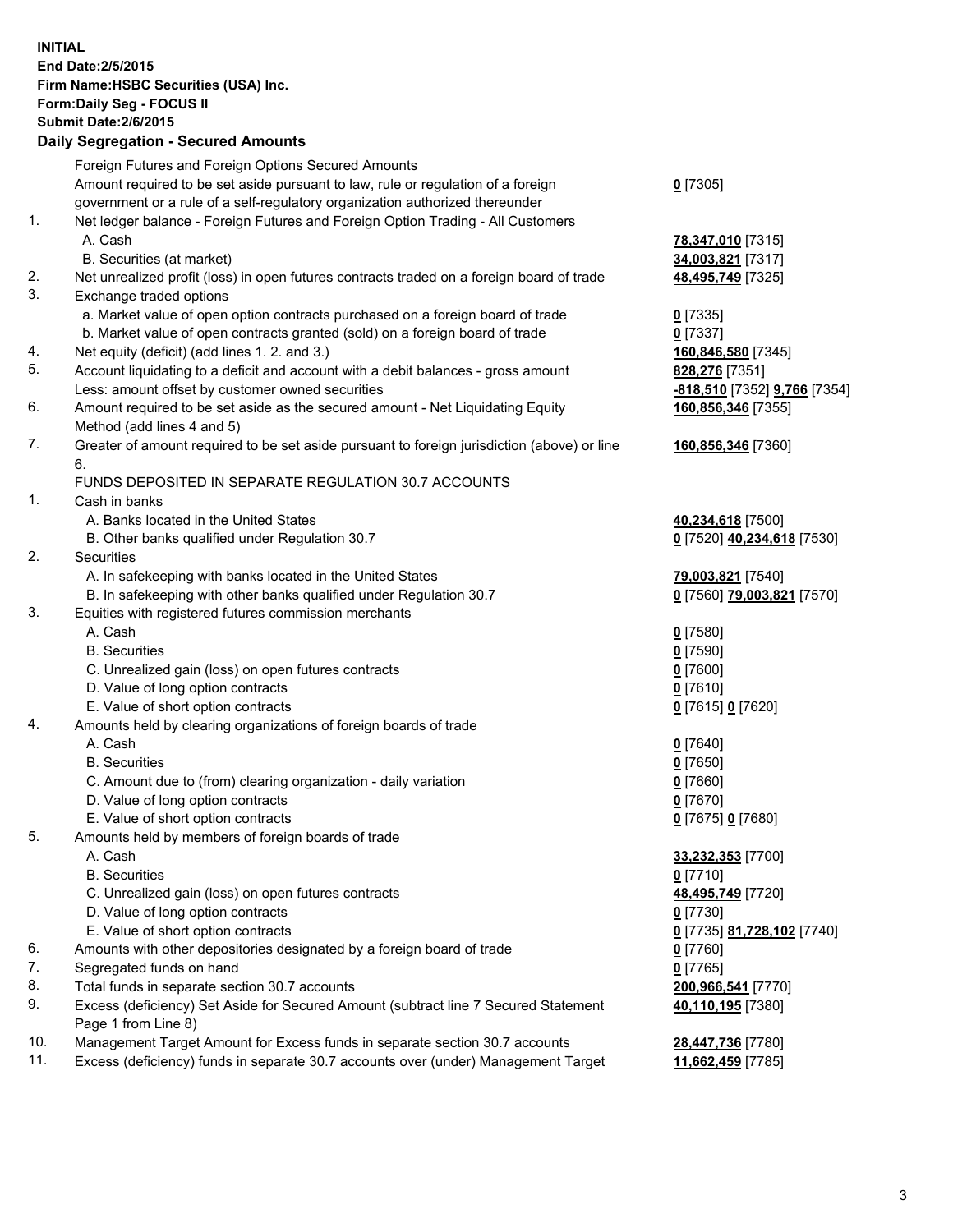| <b>INITIAL</b> | End Date: 2/5/2015<br>Firm Name: HSBC Securities (USA) Inc.<br>Form: Daily Seg - FOCUS II<br><b>Submit Date: 2/6/2015</b><br>Daily Segregation - Segregation Statement |                              |
|----------------|------------------------------------------------------------------------------------------------------------------------------------------------------------------------|------------------------------|
|                | SEGREGATION REQUIREMENTS(Section 4d(2) of the CEAct)                                                                                                                   |                              |
| 1.             | Net ledger balance                                                                                                                                                     |                              |
|                | A. Cash                                                                                                                                                                | 346,080,226 [7010]           |
|                | B. Securities (at market)                                                                                                                                              | 628,516,423 [7020]           |
| 2.             | Net unrealized profit (loss) in open futures contracts traded on a contract market                                                                                     | 180,602,314 [7030]           |
| 3.             | Exchange traded options                                                                                                                                                |                              |
|                | A. Add market value of open option contracts purchased on a contract market                                                                                            | 103,670,037 [7032]           |
|                | B. Deduct market value of open option contracts granted (sold) on a contract market                                                                                    | 11,722,376 [7033]            |
| 4.             | Net equity (deficit) (add lines 1, 2 and 3)                                                                                                                            | 1,247,146,624 [7040]         |
| 5.             | Accounts liquidating to a deficit and accounts with                                                                                                                    |                              |
|                | debit balances - gross amount                                                                                                                                          | 2,660,510 [7045]             |
|                | Less: amount offset by customer securities                                                                                                                             | -2,660,370 [7047] 140 [7050] |
| 6.             | Amount required to be segregated (add lines 4 and 5)                                                                                                                   | 1,247,146,764 [7060]         |
|                | FUNDS IN SEGREGATED ACCOUNTS                                                                                                                                           |                              |
| 7.             | Deposited in segregated funds bank accounts                                                                                                                            |                              |
|                | A. Cash                                                                                                                                                                | 86,470,020 [7070]            |
|                | B. Securities representing investments of customers' funds (at market)                                                                                                 | $0$ [7080]                   |
|                | C. Securities held for particular customers or option customers in lieu of cash (at                                                                                    | 73,731,867 [7090]            |
|                | market)                                                                                                                                                                |                              |
| 8.             | Margins on deposit with derivatives clearing organizations of contract markets                                                                                         |                              |
|                | A. Cash                                                                                                                                                                | 241,764,942 [7100]           |
|                | B. Securities representing investments of customers' funds (at market)                                                                                                 | 256,225,472 [7110]           |
|                | C. Securities held for particular customers or option customers in lieu of cash (at<br>market)                                                                         | 554,784,556 [7120]           |
| 9.             | Net settlement from (to) derivatives clearing organizations of contract markets                                                                                        | 21,487,700 [7130]            |
| 10.            | Exchange traded options                                                                                                                                                |                              |
|                | A. Value of open long option contracts                                                                                                                                 | 103,670,037 [7132]           |
|                | B. Value of open short option contracts                                                                                                                                | -11,722,376 [7133]           |
| 11.            | Net equities with other FCMs                                                                                                                                           |                              |
|                | A. Net liquidating equity                                                                                                                                              | 27,154,564 [7140]            |
|                | B. Securities representing investments of customers' funds (at market)                                                                                                 | $0$ [7160]                   |
|                | C. Securities held for particular customers or option customers in lieu of cash (at                                                                                    | $0$ [7170]                   |
|                | market)                                                                                                                                                                |                              |
| 12.            | Segregated funds on hand                                                                                                                                               | $0$ [7150]                   |
| 13.            | Total amount in segregation (add lines 7 through 12)                                                                                                                   | 1,353,566,782 [7180]         |
| 14.            | Excess (deficiency) funds in segregation (subtract line 6 from line 13)                                                                                                | 106,420,018 [7190]           |
| 15.            | Management Target Amount for Excess funds in segregation                                                                                                               | 50,000,000 [7194]            |
| 16.            | Excess (deficiency) funds in segregation over (under) Management Target Amount                                                                                         | 56,420,018 [7198]            |

16. Excess (deficiency) funds in segregation over (under) Management Target Amount Excess